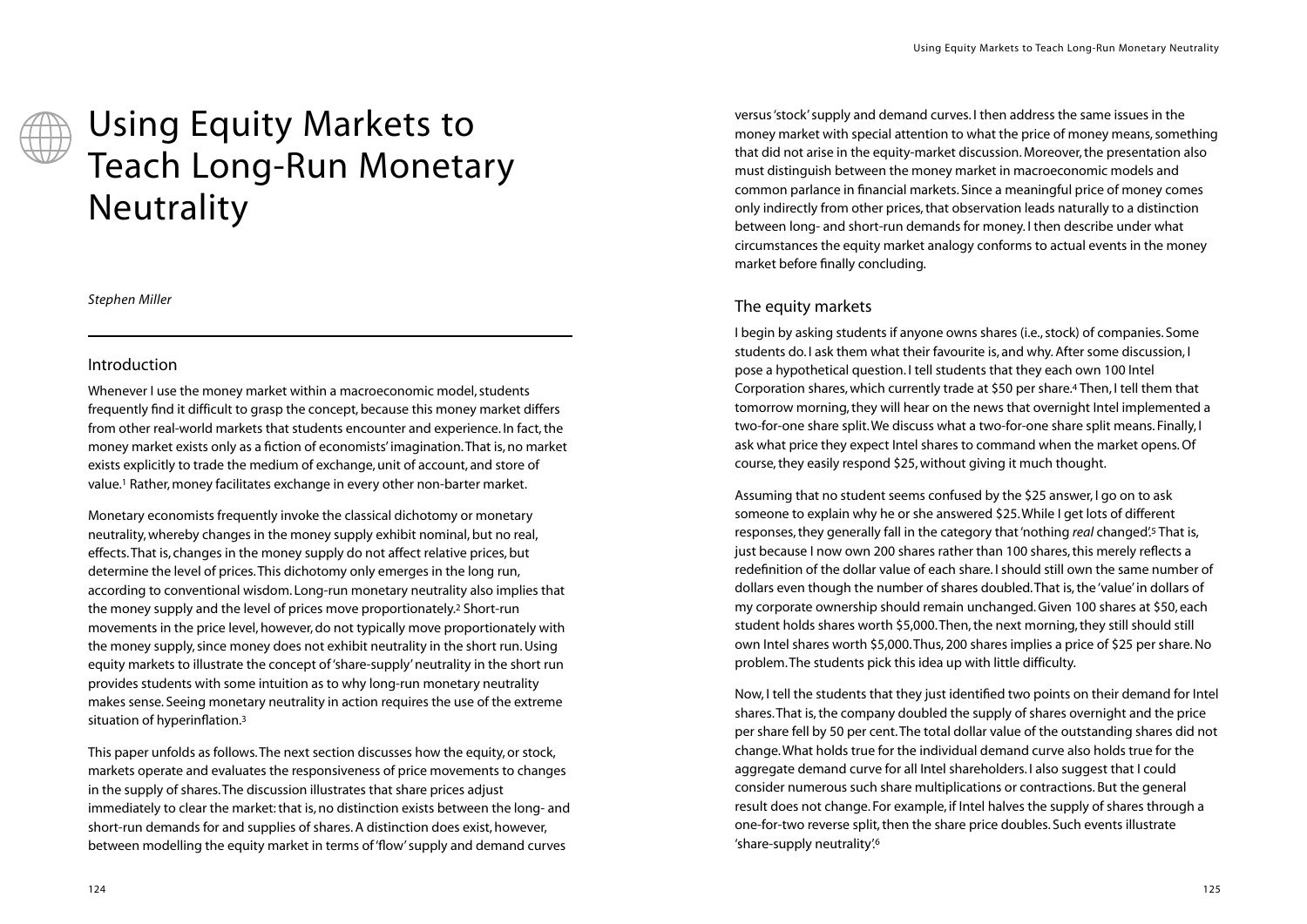What does share-supply neutrality mean? The real yield on equity remains constant (neutral). Using the present value formula for a perpetuity, the real yield equals the net income stream per share (i.e. earnings per share) divided by the share price.7 Consequently, the real yield equals the net income stream divided by the share price times the number of shares.Thus, as the number of shares changes, say through a two-for-one share split, the price per share falls, halves for a two-for-one share split, keeping the real yield constant for a given net income stream (i.e. no change in fundamentals).

Next, I ask the students to consider the shape the demand curve traced out when I consider all possible supplies of Intel shares.This question proves more challenging for most undergraduates. But someone may volunteer that the demand curve would trace out a rectangular hyperbola relative to the price and quantity axes. Pushing the class further, I show the students that by dropping perpendiculars from any point of the hyperbolic demand curve to the price and quantity axes, I form a rectangle whose area measures the total dollar value of all shares. Since the dollar value of all shares does not change when I change the supply of the shares, each rectangle measures the same area (see Figure 1). Finally, I ask the students what this implies about the elasticity of a rectangular hyperbola demand curve. If I am lucky, someone will indicate unit elastic everywhere.

I emphasise that the discussion implicitly assumed that no changes occurred in the fundamentals of Intel's performance, no *real* change. If fundamentals improve, then the total dollar value of Intel shares should rise. In other words, if the net income stream rises, then the share price rises for a given supply of shares to keep the real

**Figure 1:** 'Stock' Demand for and 'Stock' Supply of Intel Shares



yield constant. If the total supply of Intel shares does not change, then improved fundamentals should lead to a rightward shift of the hyperbolic demand curve, raising the price of every share.

Before leaving the equity market discussion, I typically make one final observation: even if fundamentals do not change, share ownership may transfer from one party to another on any given day.8 That is, each day a demand for and supply of exchanging share ownership exists.The demanders either do not currently own shares of the company that they want to own, or the demanders want to increase their existing holdings. Similarly, the suppliers either want to liquidate their holdings or lower the amount they currently hold. If the fundamentals do not change and if the quantity of shares supplied equals the quantity demanded, then this trading should occur at an unchanged price.9 Such daily trading rearranges the ownership structure of the total demand for the shares. In other words, price determination can occur in the 'flow' market for the existing supply of Intel shares or in the 'stock' market, where the demand for all shares meets the total supply of those shares. But these two markets must clear at the same price (see Figure 2).The 'stock' demand curve represents the demand to hold shares whereas the 'flow' demand represents the demand to acquire additional shares.The 'stock' supply curve represents the supply of shares, which instantaneously equals a fixed, unchanging amount. In other words, the 'stock' supply curve traces a vertical line and does not respond to changes in the price of Intel shares.The 'flow' supply curve represents the amount that current holders of the shares want to sell.This 'flow' supply curve implies that a higher price for Intel shares induces a larger quantity of shares offered for sale, a standard positively sloped supply curve.

**Figure 2:** 'Stock' and 'Flow' Demands for and Supplies of Intel Shares

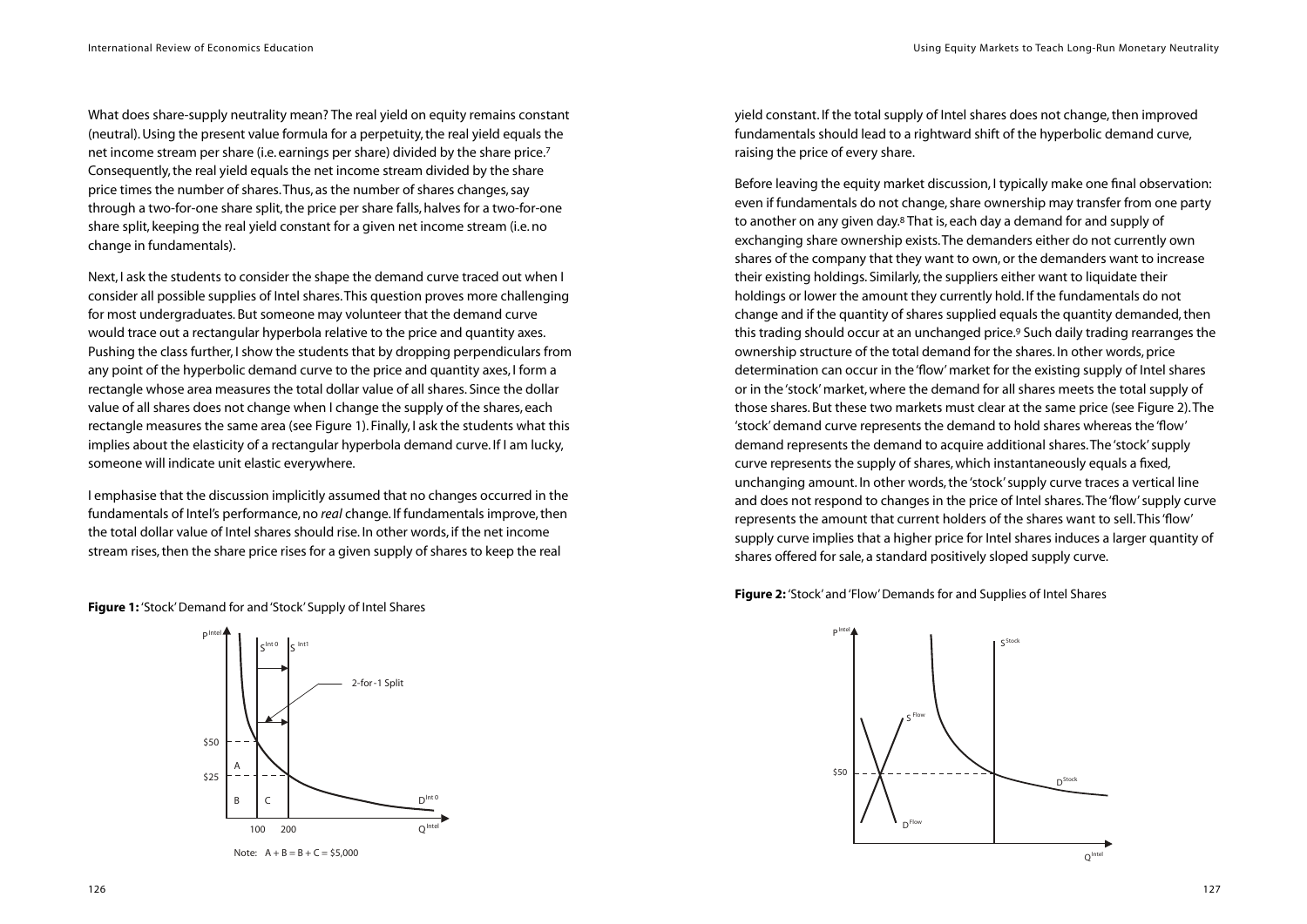### The money market

Before discussing the money market, I first must alert students to what economists mean by the money market and how it differs from common usage of that term in the financial markets. Most people think of the money market as a finance person does – that is, the markets for financial instruments with less than one-year to maturity. In macroeconomic models, however, the money market means the market for the medium of exchange, unit of account and store of value. Money facilitates the exchange of goods, services and financial instruments in every other non-barter market. But, no money market, itself, actually exists.

After differentiating between the money market and the market for short-term financial instruments, I next ask what the price of money is.Typically, students respond with the interest rate. At that point, I ask them how much they must pay to buy one dollar. A puzzled look usually comes over their faces, but usually at least one student will say one dollar. Since money incorporates the medium of exchange, unit of account and store of value functions, one dollar buys one dollar. Its price equals one. But that price conveys no information, since it is a tautology.

I tell the students that we need to determine the price of money indirectly, depending on what it purchases. Consider goods and services. For example, when Pizza Hut 'buys' money from customers, the price of money equals that fraction of a pizza given up for one dollar. For example, if pizzas currently sell at \$10 for a medium-sized pizza with all the works, then the price of one dollar equals onetenth of a pizza, or one divided by the price of pizzas. More generally, of course, the price of money equals one divided by some index of purchasing power, such as the consumer price index or the implicit price deflator for GDP.

Now, consider financial assets.When Barclays buys a one-year zero-coupon bond with face value of £10,000 from the UK Debt Management Office, they pay a price less than £10,000, since £10,000 tomorrow does not equal £10,000 today.The difference reflects the interest earned by Barclays from loaning their money for a year.10 In this sense, the interest rate does reflect a price of money (i.e. the price of money between today and some point in the future). Further, we can define this price more precisely, if the students know how to calculate a present value, especially for a perpetuity or consol.11 That is, the interest rate equals the coupon payment divided by the price of the perpetuity.Thus, the interest rate represents the number of perpetuities that the coupon payment buys. In that sense, the interest rate reflects the price of money in terms of how many bonds (assets) the interest earnings (coupon payment) can purchase. I stick with the standard convention, however, and define the price of money only in terms of the goods and services that money can buy.<sup>12</sup>

Now, after defining the price of money, I draw the analogy to the market for Intel shares. I ask the students what will happen to the prices of goods and services tomorrow morning if Ben Bernanke, Chairman of the Federal Reserve Board (Fed), announces on the late evening news that the Fed will engineer a two-for-one money split overnight.

Actual implementation of the two-for-one money split can generate some discussion about practical logistics. For example, the Fed, with the assistance of the commercial banks, can use electronic means to inflate all deposit accounts included in the 'official' definition of money by a factor of two.13 But, what about the currency and coin in circulation? Chairman Bernanke, and his elves, must act like Santa Claus and visit everyone, whether naughty or nice, and replace the currency and coin in their wallets and purses with double the amount.

Given a successful, albeit hypothetical, two-for-one money split, I moderate a discussion on what happens to spending decisions.That is, everyone now holds more money than they want to hold, assuming that they held the desired amount when they fell asleep last evening. I ask the students if Chairman Bernanke can force them to hold more money than they want to hold. No. If they hold too much money, it resembles the old children's game of 'hot potato'. Everyone tries to reduce his or her money holdings, passing the 'hot potato' as fast as possible, by buying goods, services or other assets. But try as they might, everyone collectively holds the extra money foisted on the economy by Chairman Bernanke.<sup>14</sup>

This exercise, among other things, illustrates the fallacy of composition.That is, what holds for the individual in the economy does not necessarily hold for the aggregate of all individuals. In this case, people must hold the existing supply of money. No dollars will get discarded, thrown away or destroyed. Dollars possess real value (i.e. purchasing power). Rather, the collective action of individuals in trying to reduce their money holdings by purchasing assets, goods and services causes macroeconomic variables – the interest rate, real output and the price level – to adjust until everyone together,once again,willingly holds the existing supply of money.

Now, I return to the question of whether an overnight two-for-one money split will cause the price of money to halve tomorrow morning.The price of money equals the inverse of the price index of all goods and service in the markets.Thus, a halving of the price of money requires a doubling of prices of all goods and services. If true, then monetary neutrality emerges.That is, the increase in the money supply only affected nominal prices and produced no real effects (see Figure 3).

With the exception discussed in the next section, central banks do not operate in this fashion. Increases in the money supply occur because of either open market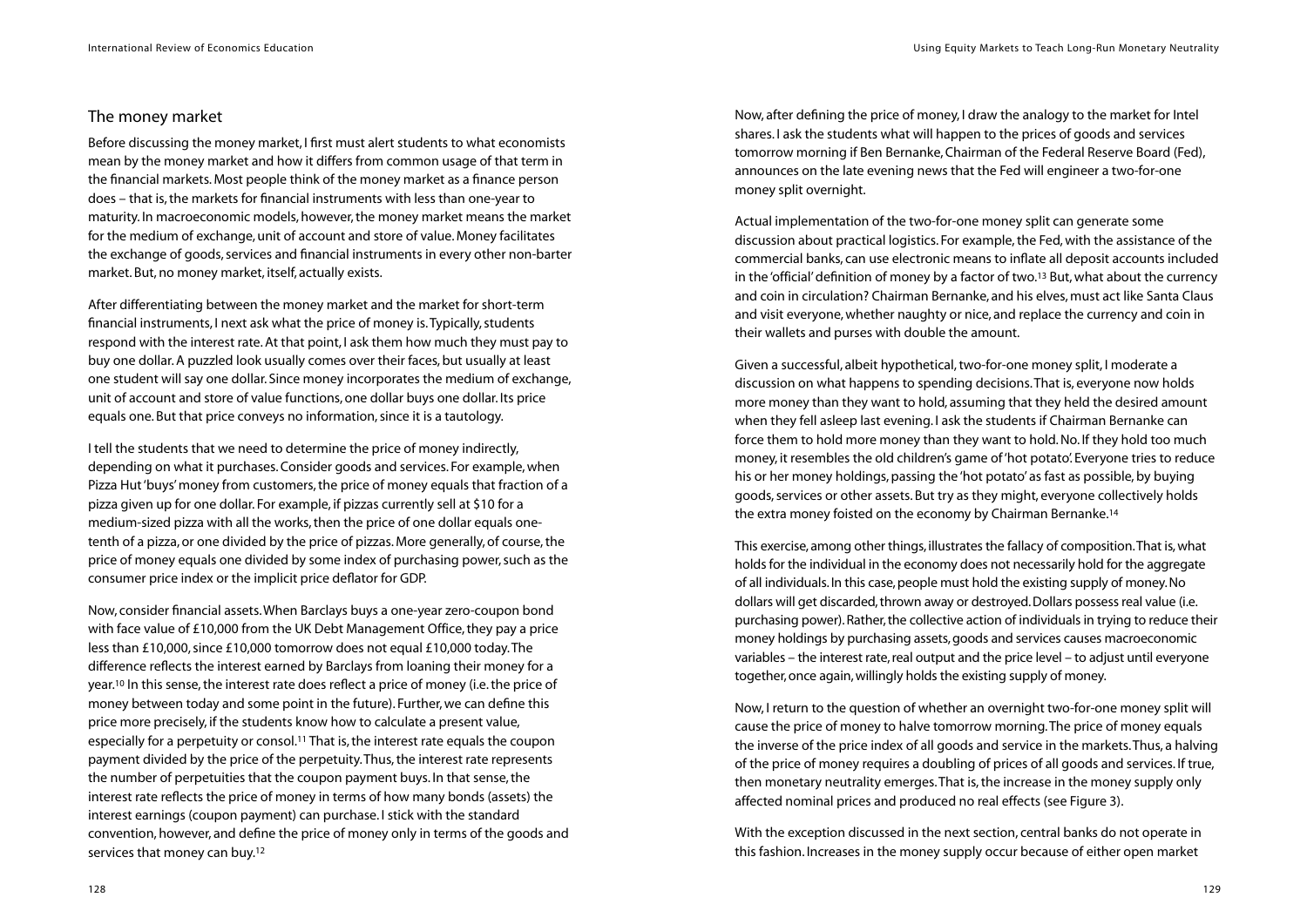#### **Figure 3:** 'Long-Run 'Stock' Demand for and 'Stock' Supply of Money



purchases or money financed government purchases. In either case, certain segments of the economy, government bond traders or government contractors (and employees), receive the additional money balances.The money injection does not get distributed in proportion to the initial holdings by economic agents (i.e. households, firms, and so on), as it must for a two-for-one money split.The injection of new money will affect spending decisions on goods, services and assets, as the excess money holdings get spent. Prices and production will increase and interest rates will fall.15 Thus, in the short run, increases (decreases) in the money supply exhibit real effects. Monetary neutrality does not characterise the short-run response to changes in the money supply. Now, something *real* does change in the short run.16

Over time, the holding of money will reallocate itself, coming closer and closer to the initial distribution of money holdings before the initial change in the money supply.The changes in the price level, production and the real interest rate pave the way toward a distribution of money holdings that agents willingly hold. In the long run, production and the real interest rate will return to where they started and only changes in the prices of goods and services will occur, producing monetary neutrality in the long run. In sum,the long-run money market exhibits monetary neutrality, but the short-run money market does not, since in the short run, prices adjust with a lag and monetary changes produce real effects.<sup>17</sup>

Two basic functions of money are the medium of exchange and store of value functions.The store of value function associates with the stock demand and stock supply curves that appear in textbooks.The medium of exchange function associates with the flow demand and flow supply of money that facilitates

transactions.18 The flow supply of money comes from the demand for all other markets in the economy, whereas the flow demand for money come from the supply in all other markets, over a given time period.That is, when someone demands (supplies) a good or service, that person also supplies (demands) money in exchange, assuming money, not barter, exchange. In a long-run equilibrium situation, the flow demand and flow supply of money equate at the same price of money as the stock demand and stock supply of money equate.That proves analogous to the relationship between the flow demand and flow supply of equities and their corresponding stock demand and stock supply curves.That is, Figure 2 can also represent a relationship between the flow and stock demands and supplies of money.

### When does the money market behave like the equity market?

I then ask students if they can think of a situation where the response of a two-forone money split mimics the response that occurs in the equity market to a similar share split.This question generally stumps the class, but occasionally I do find a student with the answer. In any event, I then relate the following fable.

#### *Fable of the irresponsible fiscal and monetary authorities*<sup>19</sup>

I ask the students to imagine a country, the Land of Inflation, that recently experienced a long episode of hyperinflation.The central bank, the monetary authority, lost its credibility because it fuelled the hyperinflation by printing the money that the Ministry of Finance, the fiscal authority, needed to cover its burgeoning budget deficits.20

Under hyperinflation, even the lowest cost item eventually requires thousands or tens of thousands of currency units.The old government will probably get overthrown and replaced with a new one.This new government will appoint new governors of the central bank.The new government will demand that the new central bank administration address the inflation problem and break hyperinflation's back.The new head of the central bank will probably appear on national television and announce a currency reform.The central bank will issue a new currency unit worth, for example, 10,000 units of the old currency. In the interim, the old currency will still circulate until the central bank can replace it with the new currency. In effect, the action constitutes a 10,000-to-1 reverse money split. In addition, the central bank pledges to implement a responsible monetary policy and lower inflation to near zero.

I ask students what happens to prices the next morning. Answer: all prices reflect the new currency by dropping four zeros. For example, a price of 250,000 now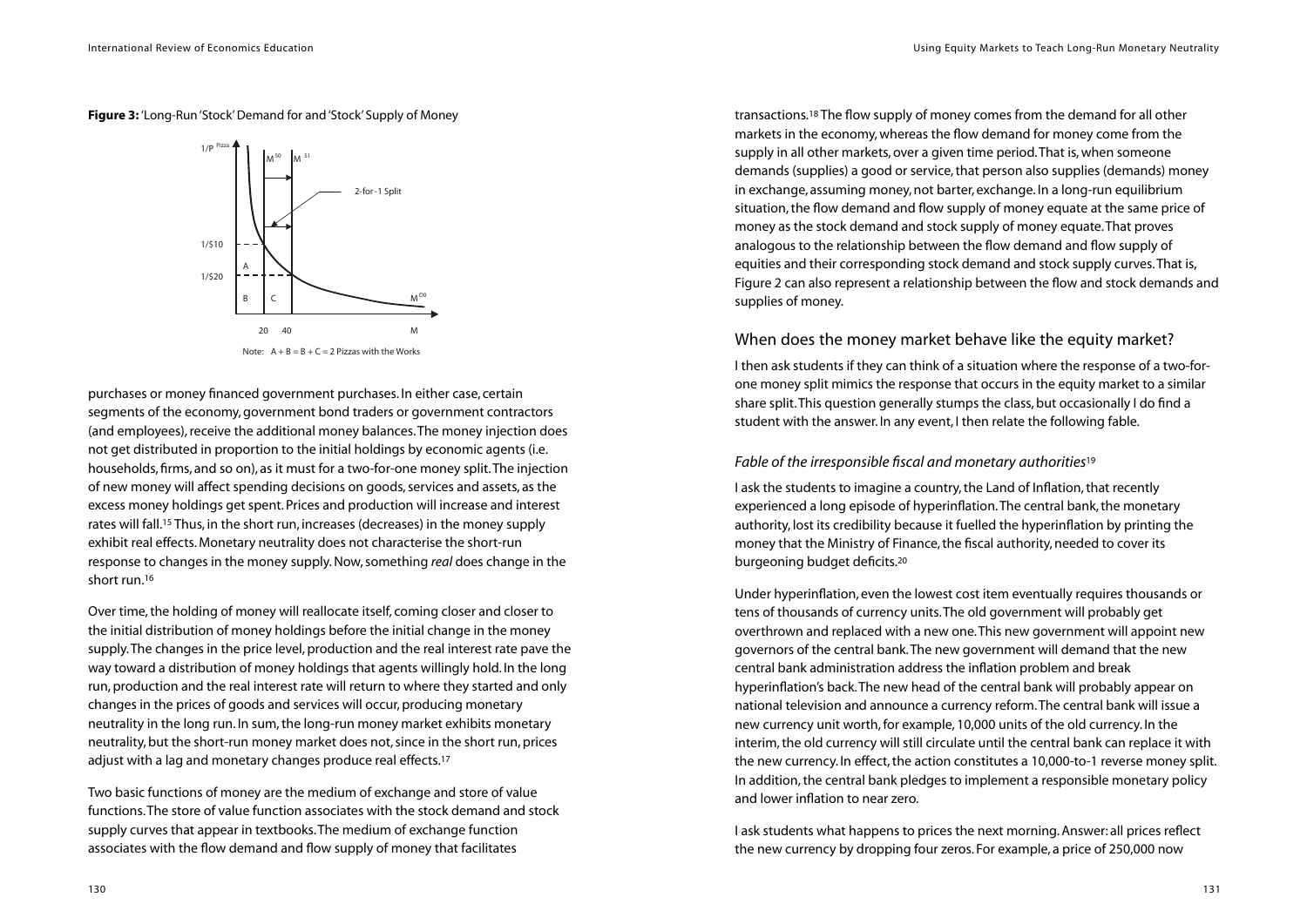equals 25. So a currency reform mirrors a reverse share split. In that case, the demand for money equals a rectangular hyperbola and the short run merges with the long run, since prices adjust overnight.

Whether the central bank breaks the back of the hyperinflation depends on the credibility of the central bank's announcement.21 If the participants in the economy believe the announcement, then inflation can drop to near zero without substantial disruptions in economic activity. If the participants do not believe the announcement, then inflation will continue and substantial disruptions to economic activity will occur, as the central bank tries to delivers on its 'unbelievable' pledge.22

# Conclusion and application

Understanding the money market in macroeconomic analysis proves challenging for the average student. Students typically learn from their own experience. Since an explicit money market does not actually exist, students find difficulty in seeing the intuition behind it. Rather, I use the equity market as an analogy to provide intuition about the money market.That analogy strictly holds only for a currency reform where one unit of a new currency replaces many units of the old currency. Along the way, I can take detours to cover important aspects of the money market. These detours offer students more intuition, which helps them better understand the role of the money market in the macroeconomic model.

The distinction between the long- and short-run demands for money does not generally appear in textbooks, however.23 Nonetheless, many textbooks still use the quantity theory of money, either to illustrate monetary neutrality or to derive the aggregate demand curve in the simplest way.The quantity theory of money provides the launching pad for jumping into the material covered in this paper.

#### **Notes**

In fact, currencies do trade for each other in international foreign exchange markets, where the price is the exchange rate.The money market in macroeconomic theory equates the demand for and supply of the medium of exchange, unit of account, and store of value. Confusion between the money market, as an economist defines it, and the foreign exchange market also exists in students' minds. But that lies outside the scope of the current discussion and constitutes an entirely separate paper.

- <sup>2</sup> The price level reflects an index of an economy's prices, such as the consumer price index or the implicit deflator for gross domestic product.
- 3 One referee notes:'Real-world inflationary processes are typically about aggregate supply and demand shocks – and the very tricky business of how interest-rate setting monetary policy tries to respond to those shocks. Students will gain no sense of this highly contingent process, from exercises such as this one.' I agree, but the current exercise provides the students with an intuitive feel for monetary neutrality, and not a careful analysis of short- and long-run monetary policy making.
- 4 I refrain from referring to Intel shares as stock, so as to not confuse shares with the 'stock' demand and supply curves.While easier to do in written form, lecturing probably results in the use of the words stock and shares interchangeably. It proves helpful to mention the distinction to students.
- 5 Much research in the finance literature considers whether share splits signal changes in fundamental value. If the fundamental value does change and the share split signals new information, then something *real* changed and the opening price the next morning will differ from \$25. I ignore such complications.
- 6 A similar story applies to receiving shares through dividend distributions. For example, a 5 per cent share distribution will generate a 5 per cent fall in the share price, once again, assuming no change in fundamental value. New share issues, however, frequently occur because the firm intends to expand its operations and increase fundamental value.Then, something real does change. I ignore such activity.
- <sup>7</sup> Depending on the students in the class, I may not share this material in principles of macroeconomics. I do share it with students in higher-level classes. Most students intuitively accept the idea of share-supply neutrality. In principles of macroeconomics, many students may not know present value, especially the formula for a perpetuity.
- 8 Depending on the students in the class, I may not share the details of this material in principles of macroeconomics. I do share it with students in higher-level courses.
- 9 Of course, random noise in the market may cause short-run deviations from the market fundamental price. But, when that happens, the flow demand and supply equilibrium will shift to a higher (lower) price exactly in lock-step with the stock demand and supply equilibrium, where only the stock demand curve will shift.
- <sup>10</sup> A zero-coupon bond does not pay coupon interest. All interest comes from the difference between the price of the bond and its face value, if held to maturity.The implied interest rate equals the following: {(£10,000 – *P*)/*P*}x100, where *P* equals the price of the bond, and the price of the bond equals  $\{£10,000/(1+r)\}$ , where *r* equals the interest rate.
- 11 A government bond in Great Britain, originally issued in 1751, which pays perpetual interest and possesses no maturity date. Once again, depending on the students, I may not cover this material in principles of macroeconomics.
- $12$  Some analysts argue that monetary policy with an inflation target proves misquided, if the price index only includes goods and services prices, and excludes asset prices. For example, *The Economist* argues that the monetary authorities should consider asset-price inflation (e.g. equity and real estate) when evaluating their monetary stance.
- 13 Since economists still debate what items to include in the definition of money, the two-for-one money split proves much more complex than the two-for-one Intel share split.
- 14 As a side issue, note that disequilibrium in the money market always requires that market participants end up on the supply curve.
- 15 At this point, I generally discuss the timing of adjustments to an increase in the money supply – the real interest rate falls due to the liquidity effect followed by increases in production and then by increases in the price level. Moreover, as production and the price level rise, the real interest rate movement reverses itself and begins a return to its initial level, ignoring expected inflation.That is, short-run adjustment of the real interest rate precedes the intermediate adjustment of real output, which then precedes the long-run adjustment of the price level.